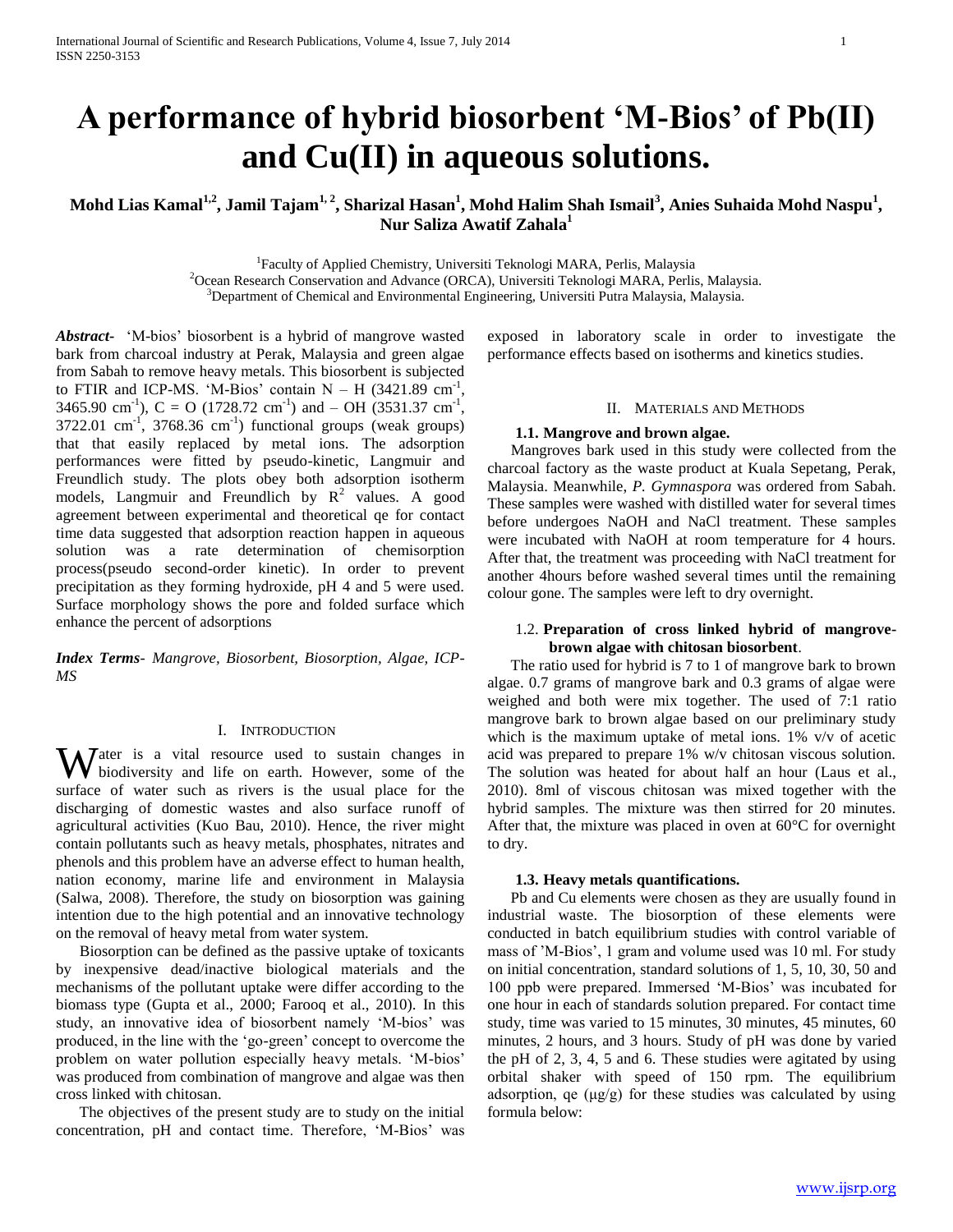$$
q_e = \frac{c_i - c_f}{m} \times V
$$
 (i)

 Where Ci and Cf are representing initial and final concentration of aqueous solution (μg/L), respectively, V is the volume of solution used (ml) and m is mass of biosorbent used (g) (Tirtom et al., 2012; Boddu et al., 2008).

# **1.4. Quality control.**

 All studies were carried out by triplicate as control. Control flask also prepared by immersed biosorbent into Mili Q-plus and was incubated on the same condition mentioned before. Fresh standard solutions were prepared for each time before using ICP-MS.

#### **1.5. Fourier transform-infrared spectroscopy (FTIR)**

 FTIR spectrum of hybrid mangrove-algae and cross-linked hybrid were recorded with PerkinElmer 2000 FTIR Spectrometer. Samples were run by using Ge plate; therefore, samples must be in powder form. The scanning wavenumber of infrared was at  $4000 \text{cm}^{-1} - 400 \text{cm}^{-1}$  range.

#### III. RESULT AND DISCUSSION

# **1.6. FTIR analysis**

 Figure 1 shows the IR spectra hybrid mangrove-algae and cross linked chitosan-hybrid. Hybrid mangrove-algae showed the broad band at 3421.89 cm-1 and 3465.90 cm-1 which correspond to the  $N - H$  stretch vibration.  $N - H$  bending vibration also showed at 1555.40 cm-1. These peaks indicate the presence of amine group in the compound. Peak at 1728.72 cm-1 assigned by the presence of  $C = O$  stretch vibration. These  $N - H$  and  $C = O$ bonds providing site for heavy metals to attached on the biosorbent in order to remove them from aqueous solution. Besides that, – OH groups seemed at region 2500-3500 cm-1 indicates – OH stretch and O- H bending vibration also show peaks at 3531.37 cm-1, 3722.01 cm-1 and 3768.36 cm-1 in the spectrum. These functional groups influent the adsorption of metals on biosorbent as they are weak groups which easy to be replaced by stronger group such as metal ions. Other than the presence of  $O - H$ ,  $N - H$ , and  $C = O$  bonds, there are a few more vibration stretch such as  $C = N$ ,  $C - O$  and  $C - Cl$  which increased the adsorption ability.  $C = N$ ,  $C - O$  and  $C - Cl$  stretch vibration are located at 2271.60 cm-1, 1728.72 cm-1 and 688.43 cm-1, respectively. Cross linked chitosan hybrid was encouraged more – OH and – NH groups on the surface of biosorbent. Therefore, the adsorption of metal ions increased as increase the number of active sites. Table 1 shows the frequencies and

attribution of hybrid and cross linked biosorbent.



**Figure 1 Spectrum of hybrid mangrove-algae and cross linked chitosan-hybrid**

**Table 1 Frequencies and attribution of hybrid and cross linked biosorbent.**

| Frequencies (cm <sup>-1</sup> ) | Attribution     |
|---------------------------------|-----------------|
| 3421.89 and 3465.90             | - NH stretch    |
| 1555.40                         | N-H bending     |
| 1728.72                         | $C=O$ stretch   |
| 3531.37, 3722.01 and 3768.36    | $O - H$ bending |
| 2271.60                         | $C=N$ stretch   |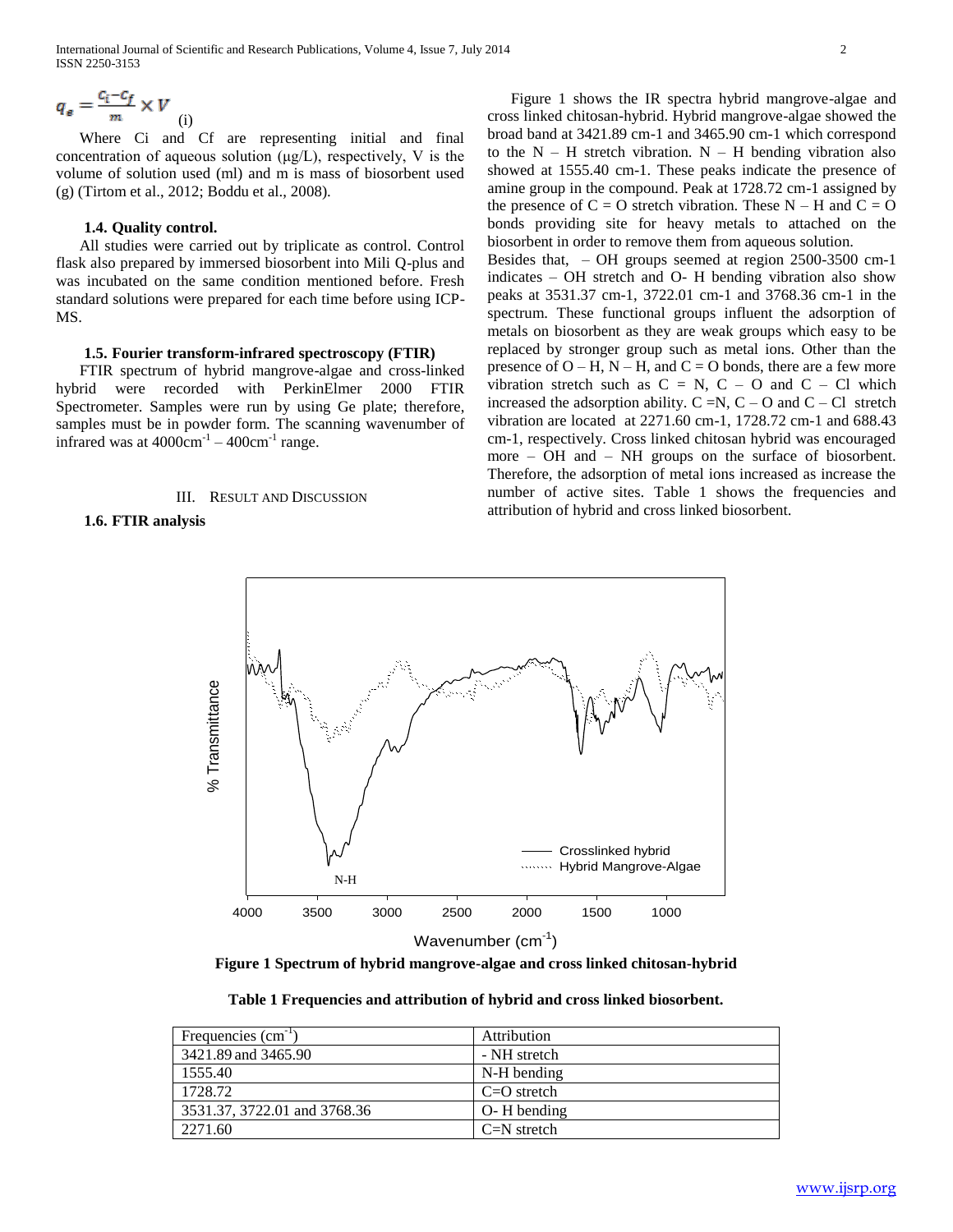| 728.72 | $\sim$<br>$\sim$<br>stretch<br>--<br>Š<br>◡ |
|--------|---------------------------------------------|
| 688.43 | $\sim$<br>$\sim$<br>stretch<br>U-UI         |

# **1.7. The Effect of Initial Concentration**

 Figure 2 shows the effect of initial concentration of Pb(II) and Cu(II) biosorption onto 'M-Bios'. The effects show the increases of equilibrium adsorption for both  $Pb(II)$  and  $Cu(II)$  as the concentration was increased. The same result of adsorption increased was shown in previous study (Zhang et al., 2007; Vinod et al., 2009; Hameed et al., 2008). The increases of equilibrium adsorption for Pb(II) and Cu(II) from 1 ppb to 100 ppb as the initial concentration increase was due to the occurrence of driving force (Hameed et al., 2008). Driving force

is defined by the difference concentration between the biosorbent and the sorbet in the aqueous solution. This driving force was higher in 100 ppb aqueous solution compared to 1 ppb thus; this condition would lower the mass resistance between biosorbent and sorbet and help the adsorption process (Vijayaraghavan & Yun, 2008; Vilar et al., 2006).

 Therefore, as the initial concentration is increases, the equilibrium adsorption is increases as well, as the driving force higher and lower the mass transferred between biosorbent and sorbet in the aqueous solution.



**Figure 2 Effect of initial concentration of Pb(II) and Cu(II) biosorption onto 'M-Bios'**

## **1.8. Effect of Contact Time**

 The effect of contact time of Pb(II) and Cu(II) biosorption onto 'M-Bios' was shown in Figure 3. The contact time was varied from 15 to 240 minutes and the equilibrium adsorptions were observed. The equilibrium adsorption was increases and the increases of contact time for both metal ions. The rapid adsorption start at the first 15 minutes and gradually reached equilibrium at 45 and 60 minutes for  $Pb(II)$  and  $Cu(II)$ , respectively. The same results were shown by previous studies

(Jaikumar, 2009; W. Ngah & Hanafiah, 2008). This happen because between the biosorbent and sorbet in aqueous solution, there are strong attractive forces which make the diffusion faster in the surface of the biosorbent to obtained the equilibrium (Jaikumar, 2009). Thus, the adsorptions of Pb(II) and Cu(II) were depend on the time contact varied. As the contact increases, the adsorption might as well increases.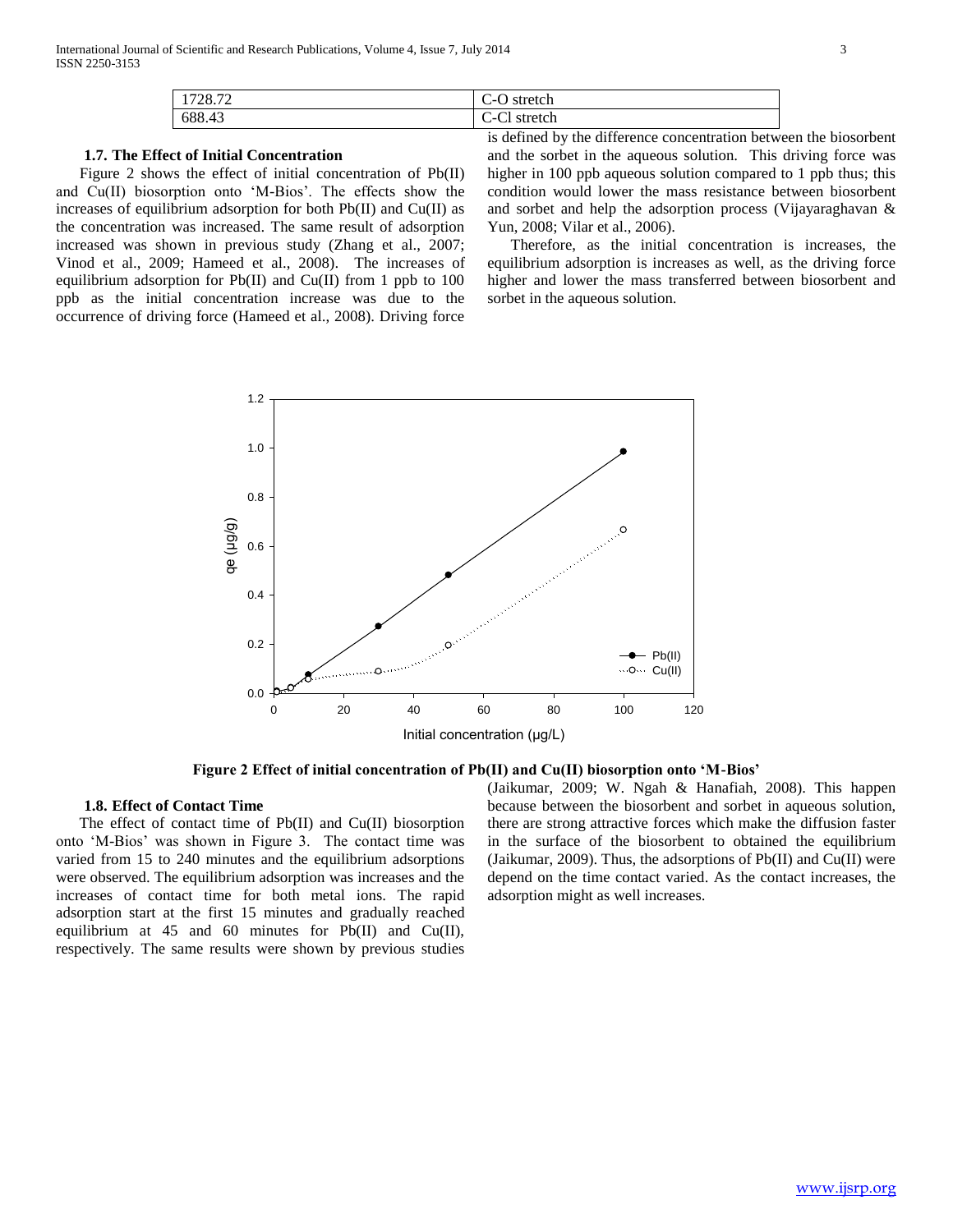

**Figure 3 Effect of contact time of Pb(II) and Cu(II) biosorption onto 'M-Bios'**

# **1.9. Effect of pH**

 pH is one of the most important parameter in biosorption study as it is charge the sites of biosorbent functional group and might as well influence the speciation of metal ions (Farooq et al., 2010 ). The effect of pH of Pb(II) and Cu(II) biosorption onto 'M-Bios' show in Figure 4. Optimum pH values obtained for Pb(II) and Cu(II) ions adsorption are at pH 4 and 5, respectively. This is due to the decreases of hydrogen ions in low pH, so less competitive with Cu(II) and Pb(II) ions to be adsorbed onto 'M-Bios'. Therefore, the negatively charged surface of biosorbent would attract more cations as electrostatic interaction occurs (Ooa et al., 2009).

 However, as the pH values increase, the adsorption on 'M-Bios' decreased. This is happen because the increases of pH causing the coagulation between the metals ions and the aqueous solution, therefore, fewer ions would be attached onto the surface of biosorbent. Other than that, it is because the occurrence of electrical repulsion between biosorption and metal ions as they have the same charge (Jaikumar, 2009). The effect of pH of Pb(II) and Cu(II) biosorption onto 'M-Bios' is shows in Figure 4. Therefore, in order to have the optimum adsorption of metal ions, pH 4 and 5 were used to prevent precipitation as they forming hydroxide (Ooa et al., 2009).



**Figure 4 Effect of pH of Pb(II) and Cu(II) biosorption onto 'M-Bios'**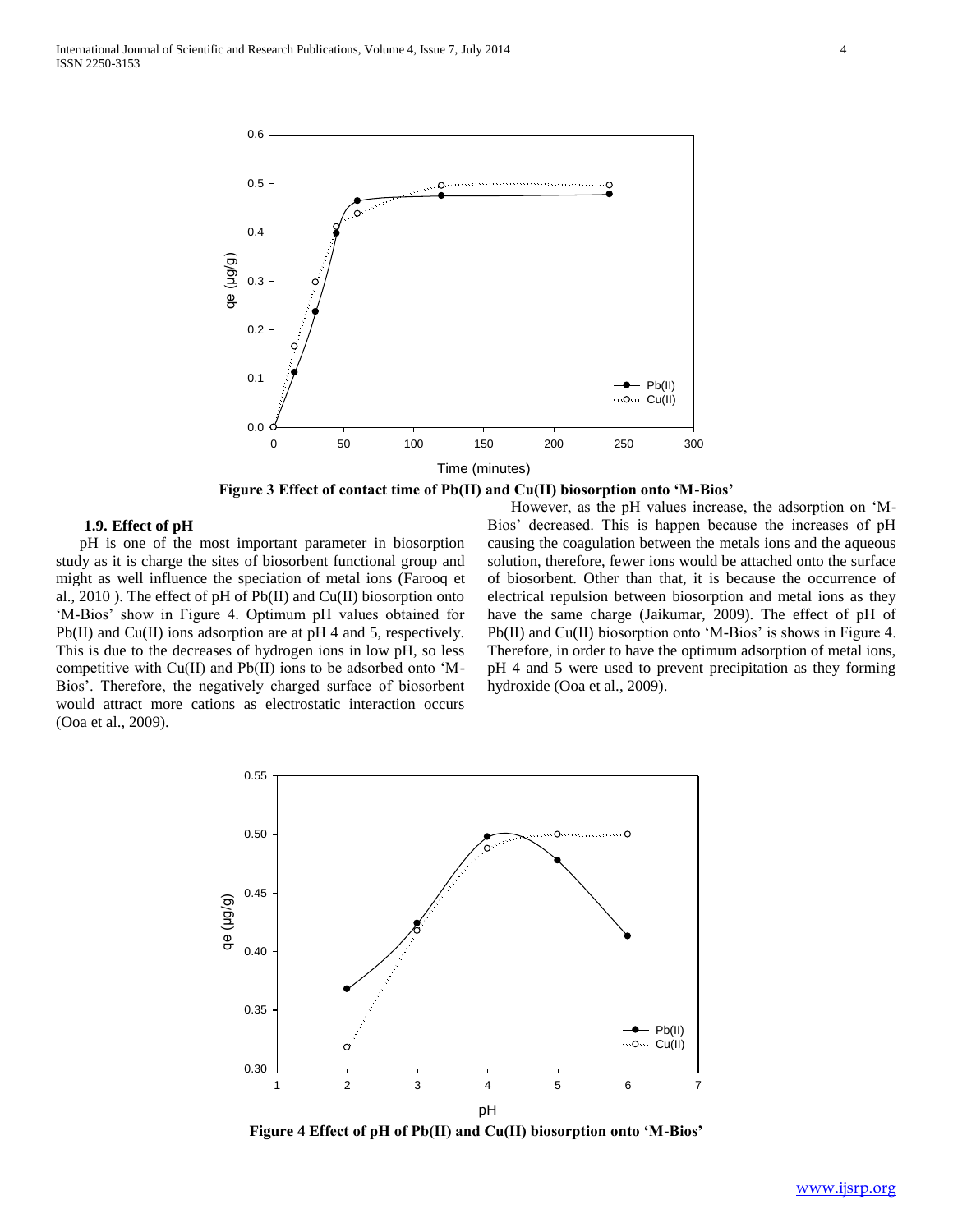#### **1.10.Two parameter adsorption isotherms**

 These batch equilibrium data obtained for adsorption of Pb(II) and Cu(II) on 'M-Bios' with different initial concentrations were used to explain the adsorption phenomenon. There are two types of isotherm studies that we concern in this research; Langmuir and Freundlich isotherm.

 Langmuir is defined by (Ooa et al., 2009), as adsorption by monolayer and he assumes that the adsorption sites are energetically equivalent and the adsorption happen on a homogeneous adsorbent, which mean no interaction between sorbed species. Langmuir isotherm is written on mathematical form as in equation (ii) below:

$$
\frac{c_e}{q_e} = \frac{1}{\varrho_b} + \frac{c_e}{\varrho_{(ii)}}
$$

 Straight line graphs with a slope of 1/Q were obtained by plotting graph of  $C_e/q_e$  against  $C_e$  ( $\mu$ g/L).  $C_e$  is an equilibrium concentration of metal (μg/L) and qe is the amount of metal adsorbed per gram of biosorbent.

 Freundlich isotherm describing the reversible adsorption and not only for single layer adsorption but it is describing the heterogeneous system (Tirtom, 2012). Freundlich assumes the surface supporting sites will be varied by the affinities of the metals itself. Freundlich isotherm is written on mathematical form as in equation (iii) below (Ooa et al., 2009):

$$
\log q_e = \log K_F + (1/n) \log C_{e(iii)}
$$

 $1/n$  is the slope of the straight line by plotting log  $q_e$  against log  $C_e$  and log  $K_F$  is the y-intercept. Langmuir and Freundlich plots for elements Pb(II) and Cu(II) are shown in Figure 5.

 Based on the data obtained Figure 5, Langmuir and Freundlich plots for Pb(II) and Ni(II) adsorption onto 'M-Bios', Langmuir and Freundlich models in this research were found to be successfully described in term of linearity of coefficient,  $R^2$ (Hamideh et al., 2011) which  $R^2$  result for all plots are equally to value 1. From the linearized Langmuir and Freundlich isotherm adsorption plots, table 2 shows the Langmuir and Freundlich isotherm correlation coefficient for element of Pb(II) and Cu(II). Langmuir isotherm model predict the formation of single layer on the surface of biosorbent, which mean Langmuir is obeyed by the character of strong sorption onto specific active site (Iqbal  $\&$ Saeed, 2007).

According to the Freundlich data obtained,  $R^2$  for Pb(II) and Cu(II) represent a better experimental adjustment to the heterogeneous material biosorbent active sites and adsorption mechanism (Copelloa et al., 2013).

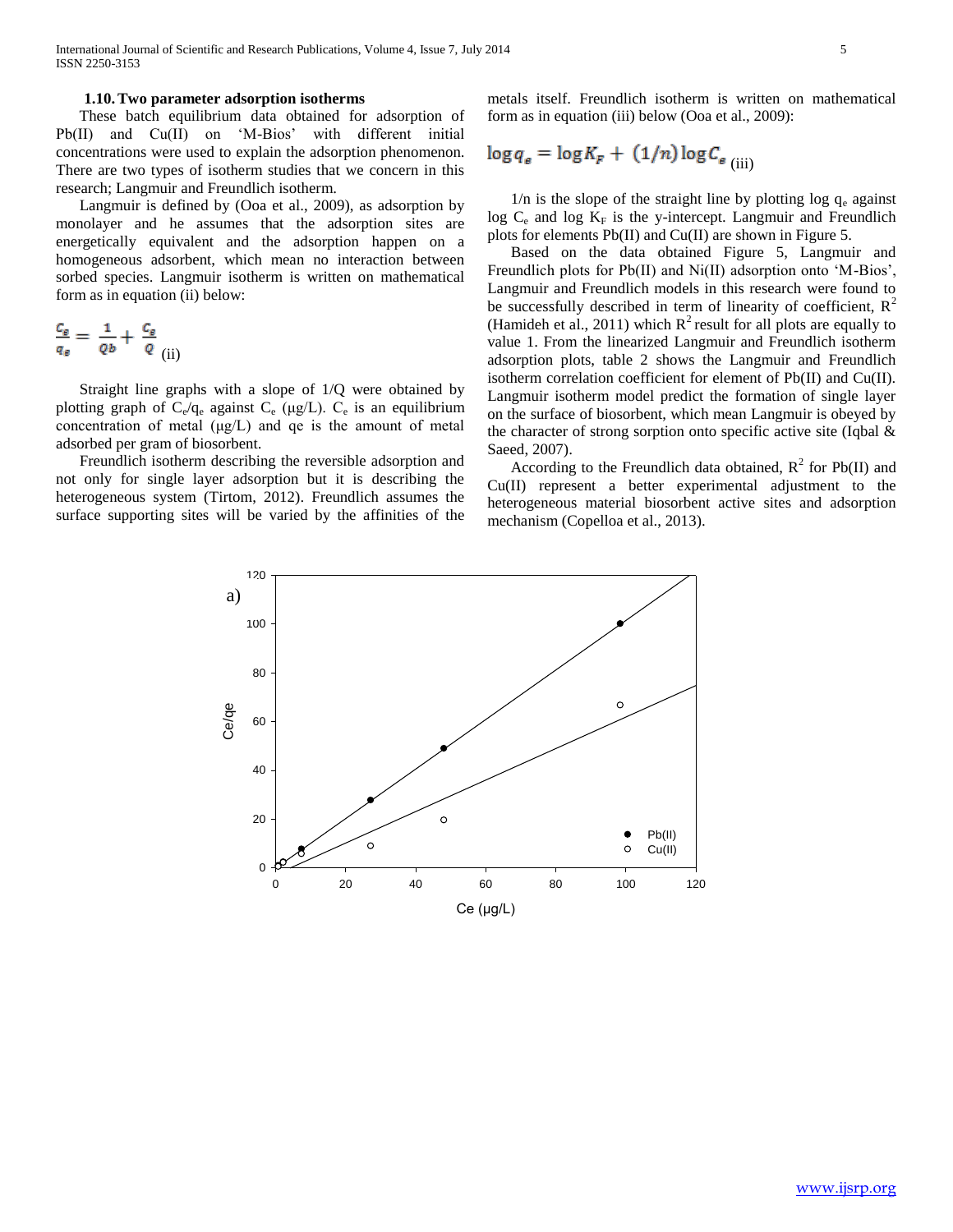

**Figure 5 (a) Langmuir and (b) Freundlich isotherm of Pb(II) and Cu(II)**

**Table 2 Langmuir and Freundlich isotherm correlation coefficient for biosorption of Pb(II) and Ni(II).**

| Elements | Langmuir |   | Freundlich        |     |           |                |
|----------|----------|---|-------------------|-----|-----------|----------------|
|          | 1/Q      | D | $R^2$<br>$\bf{v}$ | 1/n | $Log K_F$ | D <sup>2</sup> |
| Pb(II)   | 1.0152   | U |                   |     | 0.0066    |                |
| Cu(II)   | .5015    | U |                   |     | 0.1765    |                |

# **1.11. Adsorption Kinetics**

 Data from contact time studies then was used to analyse the adsorption kinetic models, pseudo first-order and pseudo secondorder. The mechanism of the process can be obtained by kinetic constants by calculating using linearized plot of both models. These two models were analysed in linear form after been rearranged from the equations (Ooa et al., 2009). Pseudo firstorder is used for reversible reaction with an equilibrium established between biosorbent and sorbet in aqueous solution (Ooa et al., 2009). Pseudo first-order equation is given as (iv);

$$
\frac{d_q}{d_t} = K_1(q_e - q_t) \tag{iv}
$$

Equation (iv) is integrated for boundary condition:  $t=0-t$  and  $q=0$ -qe to have  $(v)$ ;

$$
\log(q_e - q_t) = \log q_e - \frac{K_t t}{2.303}
$$

Where  $q_t$  is the concentration metal ions absorbed at time, t  $(\mu g/g)$  and  $K_1$  is the first-order constant (1/min).

 Pseudo second-order is based on assumption that the rate limiting factor maybe chemisorption (Ooa et al., 2009; Hamideh et al., 2011). In chemical adsorption (chemisorption), by forming the covalent bond, metal ions stick to the biosorbent surface and

have tendency to bind with the sites that minimizes their coordination number with the surface (Hamideh et al., 2011). Pseudo second-order equation is given as below (vi);

$$
\frac{a_q}{a_t} = K_2 (q_e - q)^2
$$
 (vi)

 Equation (vi) is integrated and rearranged for the same boundary condition to have (vii);

$$
q_t = \frac{1}{q_e}t + \frac{1}{K_2 q_e^2}
$$
(vii)

Where  $q_t$  is the concentration of metal ions absorbed at equilibrium and time is t, while  $K_2$  is the second-order kinetic constant, (g/μg.min).

In the adsorption of  $Pb(II)$  and  $Cu(II)$  on 'M-Bios', pseudo second-order kinetic model gave the higher correlation coefficient values of 0.9557 and 0.9898 for Pb(II) and Cu(II), respectively than pseudo first-order. This data also obtained by previous study (Ooa et al., 2009). A good adjustment to pseudo second-order for both metals ions indicate that chemisorption is the rate limiting step in adsorption process. This fact can be supported by comparing the experimental  $q_e$  with theoretical  $q_e$ of second-order model. Theoretical  $q_e$  of second-order model should be accordance with experimental  $q_e$ . From the data obtained, theoretical  $q_e$  had good agreement in the experimental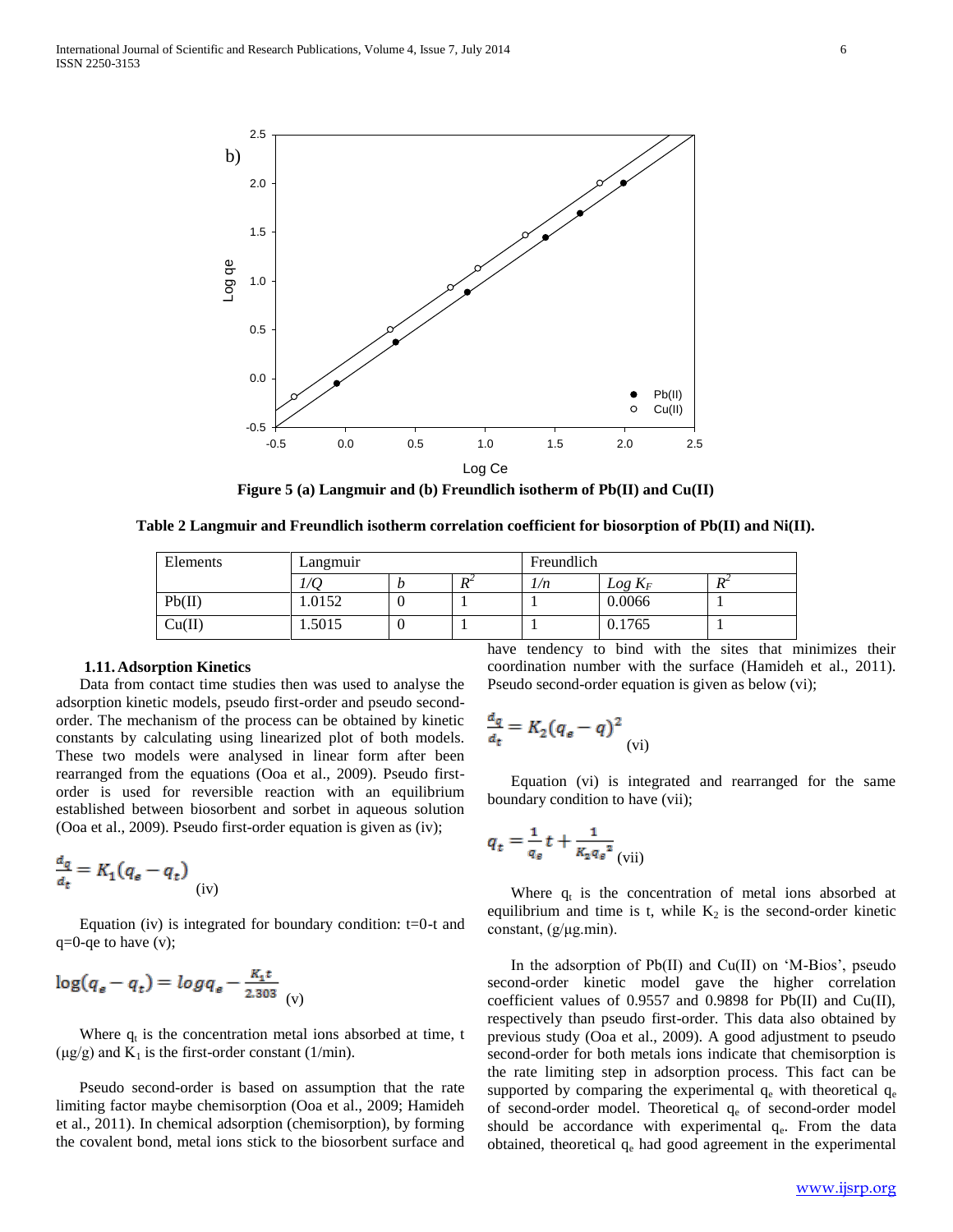qe , which suggested that adsorption reaction happen between biosorbent and sorbet in aqueous solution was a rate determination of chemisorption process. Table 3 show the pseudo first and second-order kinetic model correlation coefficient for biosorption of Pb(II) and Ni(II) (Ooa et al., 2009; Copelloa et al., 2013).

| Kinetic<br>models |                | Pb(II) | CuII   |
|-------------------|----------------|--------|--------|
|                   | $q_e$ (exp.)   | 0.4775 | 0.4959 |
| Pseudo-first      | $K_I$          | 0.0461 | 0.0461 |
| order             | $q_e$ (theo.)  | 0.7847 | 0.9160 |
|                   | $\rm R^2$      | 0.9315 | 0.9677 |
| Pseudo-           | $K_I$          | 0.0530 | 0.0794 |
| second order      | $q_e$ (theo.)  | 0.5647 | 0.5549 |
|                   | $\mathbf{R}^2$ | 0.9557 | 0.9898 |

#### **Table 3 Pseudo first and second-order kinetic model correlation coefficient for biosorption of Pb(II) and Ni(II).**

## IV. CONCLUSION

 In conclusion, amine, hydroxyl and carboxyl help in adsorption of Pb(II) and Cu(II) from aqueous solutions and driving force that lowers the mass transferred between biosorbent and sorbet in the aqueous solution. In initial concentration study, the linearized plots obey both adsorption isotherm models, Langmuir and Freundlich by  $R^2$  values were 1. The adsorptions depend on the time contact varied, as the contact increases, the adsorption increase. A good agreement between experimental and theoretical  $q_e$  suggested that adsorption reaction happen was a rate determination of chemisorption process (obey pseudo second-order kinetic model). In order to prevent precipitation pH 4 and 5 were used. Surface morphology of 'M-bios' shows the pore and folded surface which enhance the percent of adsorptions. 'M-Bios' is an interesting commercial product as its low cost of preparation and largely abundance in Malaysia.

#### ACKNOWLEDGEMENT

 This research was conducted under the funding of University Teknologi MARA (UiTM), through the Research Excellence Fund. The authors wish to express their gratitude to the environmental research group members for their invaluable assistance and hospitality throughout the research period

#### **REFERENCES**

- [1] Boddu, V.M., Abburi, K., Talbott, J.L., Smith, E.D., Haasch, R., 2008. Removal of arsenic(III) and arsenic(v) from aqueous medium using chitosan-coated biosorbent. Water Research. 42. 633–642
- Copelloa, G.J., Pesentia, M.P., Relinea, M., Meberta, A.M., Pietile, L.L., Rubil de Celis, E., Diaza, C.E. 2013. Polyphenol-SiO2 hybrid biosorbent for heavy metal removal. Yerba mate waste (Ilex paraguariensis) as polyphenol source: Kinetics and isotherm studies. Colloids and Surfaces B: Biointerfaces. 102. 218-226
- [3] Farooq, U., Kozinski J.A., Khan, M.A., Athar, M., 2010. Biosorption of heavy metal ions using wheat based biosorbents - A review of the recent literature. Bioresource Technology. 101. 5043–5053
- [4] Gupta, R., Ahuja, P., Khan, S., Saxena, R.K., Mohapatra, H., 2000. Microbial biosorbents: Meeting Challenges of heavy metal pollution in aqueous solutions. . Current science. 78. 967-973.
- [5] Hameed, B.H., D.K. Mahmoud, and A.L. Ahmad, 2008. Equilibrium modelling and kinetic studies on the adsorption of basic dye by a low-cost adsorbent: Coconut (Cocos nucifera) bunch waste. Journal of Hazardous Materials. 158. 65–72.
- [6] Hamideh, R., A.G. Ali, and Y. Habibollah, 2011. Isotherm and Kinetic of Fe(II) adsorption onto chitosan in batch process. Iranica Journal of Energy & Enviroment. 2. 250-257
- [7] Iqbal, M. and A. Saeed, 2007. Production of an immobilized hybrid biosorbent for the sorption of Ni(II) from aqueous solution. Process Biochmistry. 42. 148–157.
- [8] Jaikumar, V., 2009. Effect of Biosorption Parameters Kinetics Isotherm and Thermodynamics for Acid Green Dye Biosorption from Aqueous Solution by Brewery Waste. International Journal of Chemistry. 1. 1-12
- [9] Kuo Bau, J.L., 2010. Water quality study and its relationship with high tide and low tide at Kuantan river. Faculty of Civil Engineering and Earth Resources. Universiti Malaysia Pahang.
- [10] Laus, R., Costa, T.G., Szpoganics, B., Favere, V.T., 2010. Adsorption and desorption of Cu(II), Cd(II) and Pb(II) ions using chitosan crosslinked with epichlorohydrin-triphosphate as the adsorbent. Journal of Hazardous Materials. 183. 233–241
- [11] Ooa, C.W., M.J. Kassima, and A. Pizzi, 2009. Characterization and performance of Rhizophora apiculata mangrove polyflavonoid tannins in the adsorption of copper (II) and lead (II). Industrial Crops and Products. 30. 152–161
- [12] Salwa, I., 2008. Water quality data observation and management for Sungai Johor. Faculty of Civil Engineering. University of Technology Malaysia.
- [13] Tirtom, V.N., Dincer, A., Becerik, S., Aydemir, T., Ali, C., 2012. Comparative adsorption of Ni(II) and Cd(II) ions on epichlorohydrin crosslinked chitosan-clay composite beads in aqueous solution. Chemical Engineering Journal. 197. 379–386
- [14] Vijayaraghavan, K. and Y.-S. Yun, 2008. Polysulfone-immobilized Corynebacterium glutamicum: A biosorbent for Reactive black 5 from aqueous solution in an up-flow packed column. Chemical Engineering Journal. 145. 44-49.
- [15] Vilar, V.i.J.P., C.a.M.S. Botelho, and R.A.R. Boaventura, 2008. Methylene blue adsorption by algal biomass based materials: Biosorbents characterization and process behaviour. Journal Hazard Materials. 147. 120-132
- [16] Vinod, V.T.P., Sashidhar, R.B., Sredhar, B., Rama Rao, B., Nageswara Rao, T., Abraham, J.T., 2009. Interaction of Pb2+ and Cd2+ with gum kondagogu (Cochlospermum gossypium): A natural carbohydrate polymer with biosorbent properties. Carbohydrate Polymers. 78. 894–901
- [17] Wan Ngah, W.S. and M.A.K.M. Hanafiah, 2008. Removal of heavy metal ions from wastewater by chemically modified plant wastes as adsorbents: A review. Bioresource Technology. 99. 3935–3948
- [18] Zhang, Y.-j., J.-r. Chena, and X.-y. Yan, 2007. Equilibrium and kinetics studies on adsorption of Zn(II) from aqueous solutions onto a graft copolymer of cross-linked starch/acrylonitrile (CLSAGCP). Colloids and Surfaces A: Physicochem. Engineering. 316. 190–193

#### **AUTHORS**

**First Author** – Mohd Lias Kamal, Ocean Research Conservation and Advance (ORCA), Universiti Teknologi MARA, Perlis, Malaysia., Email: mohdlias@perlis.uitm.edu.my **Second Author** – Jamil Tajam, Ocean Research Conservation

and Advance (ORCA), Universiti Teknologi MARA, Perlis, Malaysia.

**Third Author** – Sharizal Hasan, Faculty of Applied Chemistry, Universiti Teknologi MARA, Perlis, Malaysia

**Fourth Author** – Mohd Halim Shah Ismail, Department of Chemical and Environmental Engineering, Universiti Putra Malaysia, Malaysia.